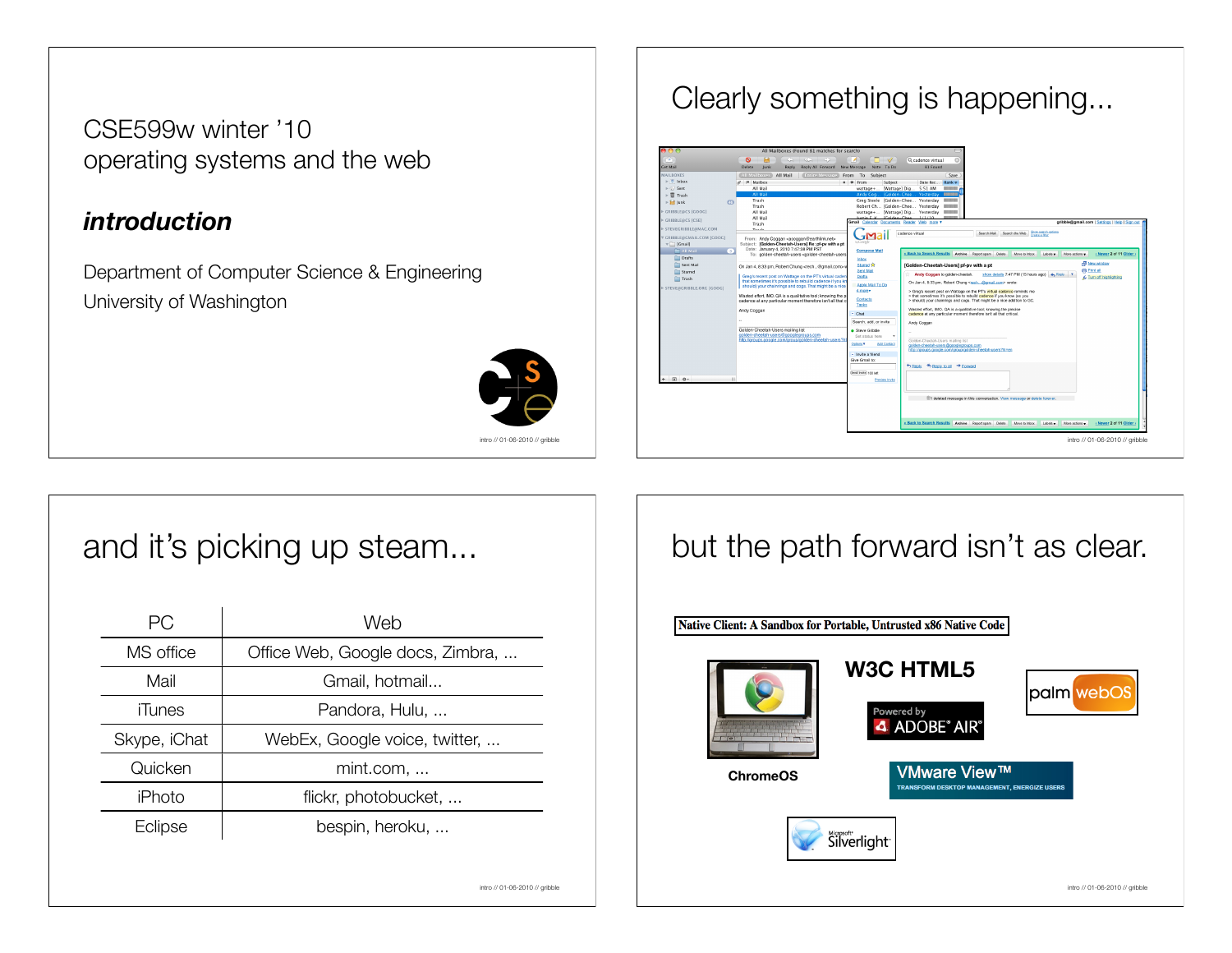## Browsers from 10,000'

## Browsers: their inception

Netscape 1-2 (1994-1996)

- first to "level the playing field" among OSs
- HTML, cookies, SSL
- grew to 90% market share

Web page == static document

- no security concerns besides server access control
- major debate about markup vs. presentation
- small, stable "A"PI

intro // 01-06-2010 // gribble

#### intro // 01-06-2010 // gribble

## "The Internet Tidal Wave"

...

Bill Gates memo to Microsoft executives, May 26, 1995

" A new competitor 'born' on the Internet is Netscape. Their browser is dominant, with 70% usage share, allowing them to determine which network extensions will catch on. They are pursuing a multi-platform strategy where they move the key API into the client to commoditize the underlying OS.

One scary possibility being discussed by Internet fans is whether they should get together and create something far less expensive than a PC which is powerful enough for Web browsing."

#### The first browser wars

Netscape 3, IE 3-5 (1996-1999)

- Microsoft wants in, and we're off to the feature races
	- ‣ ActiveX, JavaScript, Java, BHOs, inline multimedia, i18n, XML, CSS/HTML, Ajax (XmlHttpRequest)
- rapid innovation but lots of friction
	- ‣ divergence and incompatibility between Netscape & IE
	- ‣ security/privacy issues galore
- IE wins the war by bundling and cutting distribution deals ("cut off air supply")

Web page == document with a little teensy bit of code

- but JavaScript is largely considered evil
- the Web is still a content publishing and distribution platform

intro // 01-06-2010 // gribble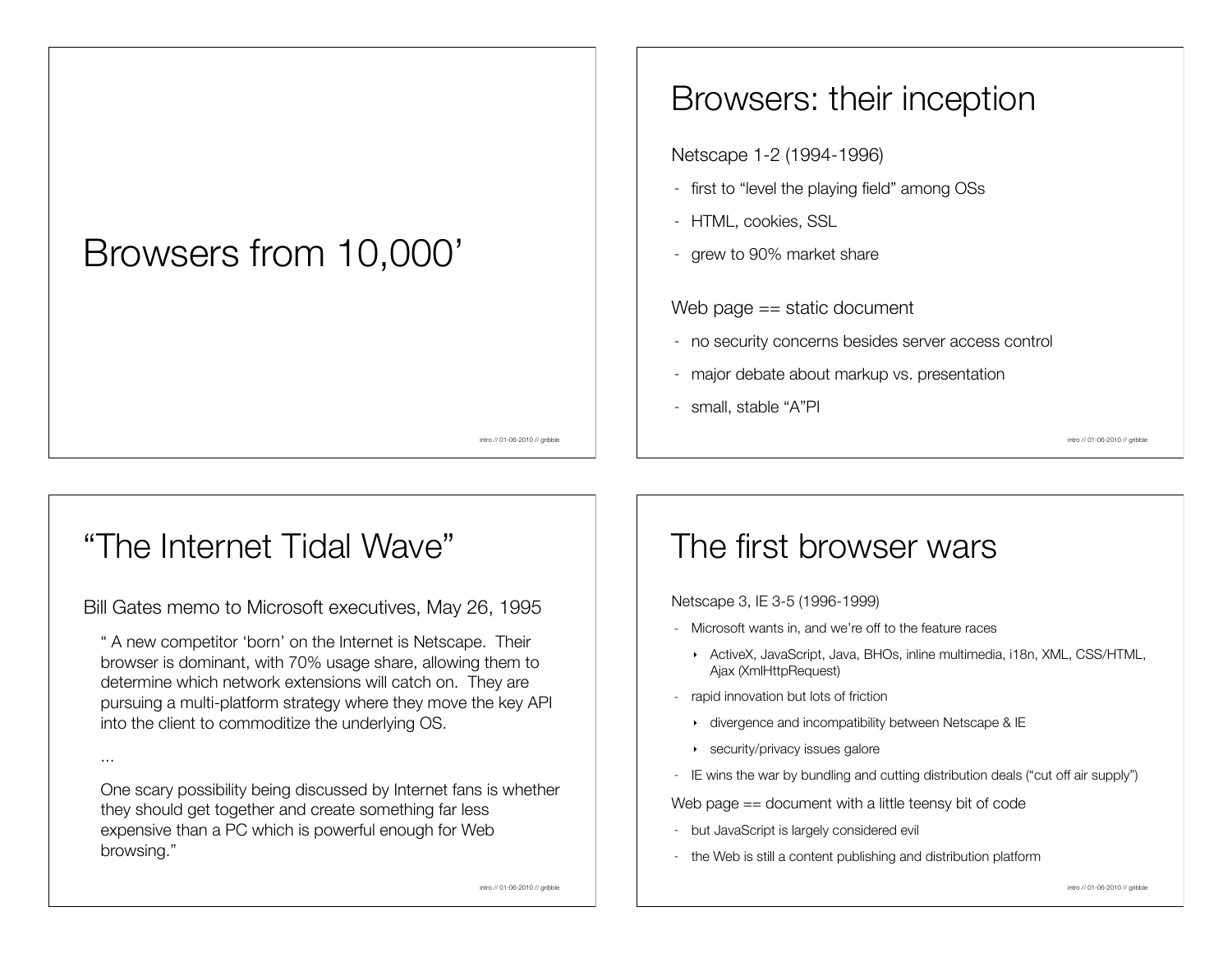#### Browsers: the doldrum years

Netscape capitulates (1999-2004)

- Navigator is open sourced as Mozilla, suffers feature creep, Firefox is born (2003)
- without competition, IE stagnates in version 6
	- ‣ IE6 released in 2001, IE7 not out until 2006!!
	- a period of very slow innovation in browser technology

#### But, some harbingers of what is to come

- a few Web apps steal appreciable market share from desktop apps
	- ‣ e.g., hotmail, Google maps
- JavaScript and AJAX are truly embraced and Flash becomes pervasive
	- ‣ "rich Internet apps" (RIA)
	- ‣ **Web page ==> Web program, browser --> OS**

intro // 01-06-2010 // gribble

#### The second browser wars

Renewed biodiversity and competition (2006 -- ?)

- a bloom of browsers from tough competitors (Safari, Chrome, Firefox)
- Google emerges as the Microsoft of the Web
	- ‣ "search, ads and apps"
	- ‣ search and ads are their cash cow; apps, browsers as delivery vehicle
	- ‣ "donates" browser technology and apps to drive more Web usage
- Microsoft starts sweating again (Gates' "Internet Software Services" memo)
	- ‣ the resulting competition revitalizes Web browser technologies
		- process oriented browsers, strong sandboxing, effective Flash video, HTML5, fast (and secure?) JavaScript, ...
		- the mobile Web, but for real (not WAP, thank god!)

intro // 01-06-2010 // gribble



## Why is the Web so attractive?

The Web is everywhere for everyone

- your software and data are not tethered to any computer [disposable]
- to first order, every Web app runs on any OS+browser stack [portable]

Software distribution is no longer an issue

- app vendors deliver users a new program on every mouse click
- vendors don't need to deal with configuration complexity problem

The Web encourages connecting apps, people, data

- mashups, Web REST APIs, html/JavaScript/image/media embeds
- multi-tenant Web services and the network effect
- services backed by massive data sets, compute farms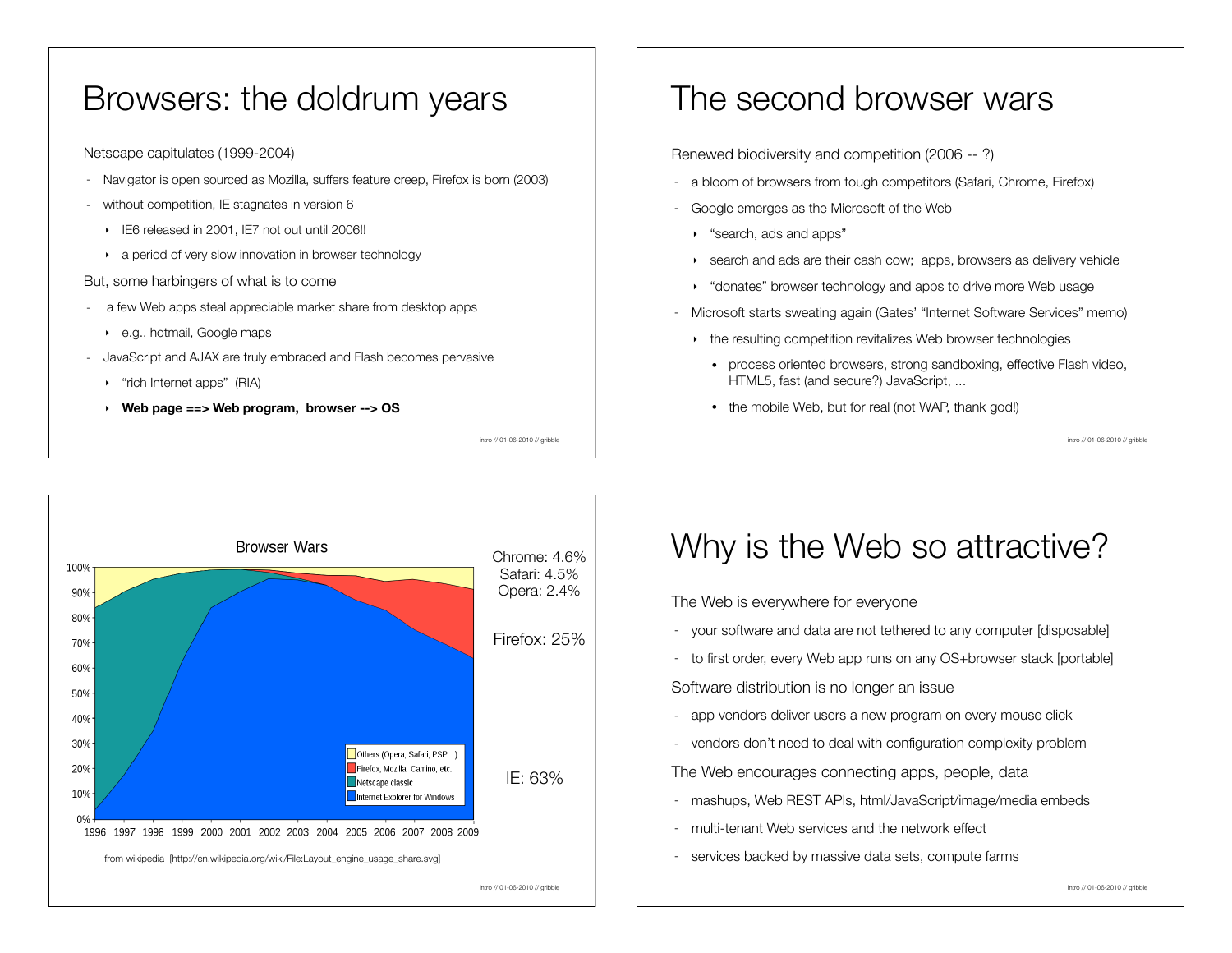#### But why are browsers so lousy?

A stone-aged development platform

- a single slow & scruffy language is supported
- a program is a single threaded event handler without any offline execution
- its "system call interface" (DOM) lacks many conveniences
	- ‣ no stable storage
	- ‣ no access to local devices (cameras, mikes, GPUs, ...)
	- ‣ no real IPC
- programs are handcuffed by an esoteric security model (SOP)

intro // 01-06-2010 // gribble

# Counterpoint: desktop OSs

But also massive weaknesses

OSs still seem to have poor application isolation

OSs bear the brunt of hardware, platform complexity

- massive test labs to contend with compatibility matrix

- installing an app can break another app

- running an app can harm your entire system

intro // 01-06-2010 // gribble

## Massive strengths

Rich, stable, powerful APIs and process model

- 20 years of Win32 and POSIX, 10 years of .NET
- convenient access to the bounty of Moore's law
	- ‣ multithreaded / multiprocess, indexed local file systems, GPU access, multimedia libraries, direct TCP access
- develop in any language you like, execute with native speed, portable across hardware configurations
- offline support!!
- in theory, the user can fully control their environment and data

#### - increasingly long release cycles

- driver proliferation

Users are de facto systems administrators

- patching, backup / recovery, application integration

intro // 01-06-2010 // gribble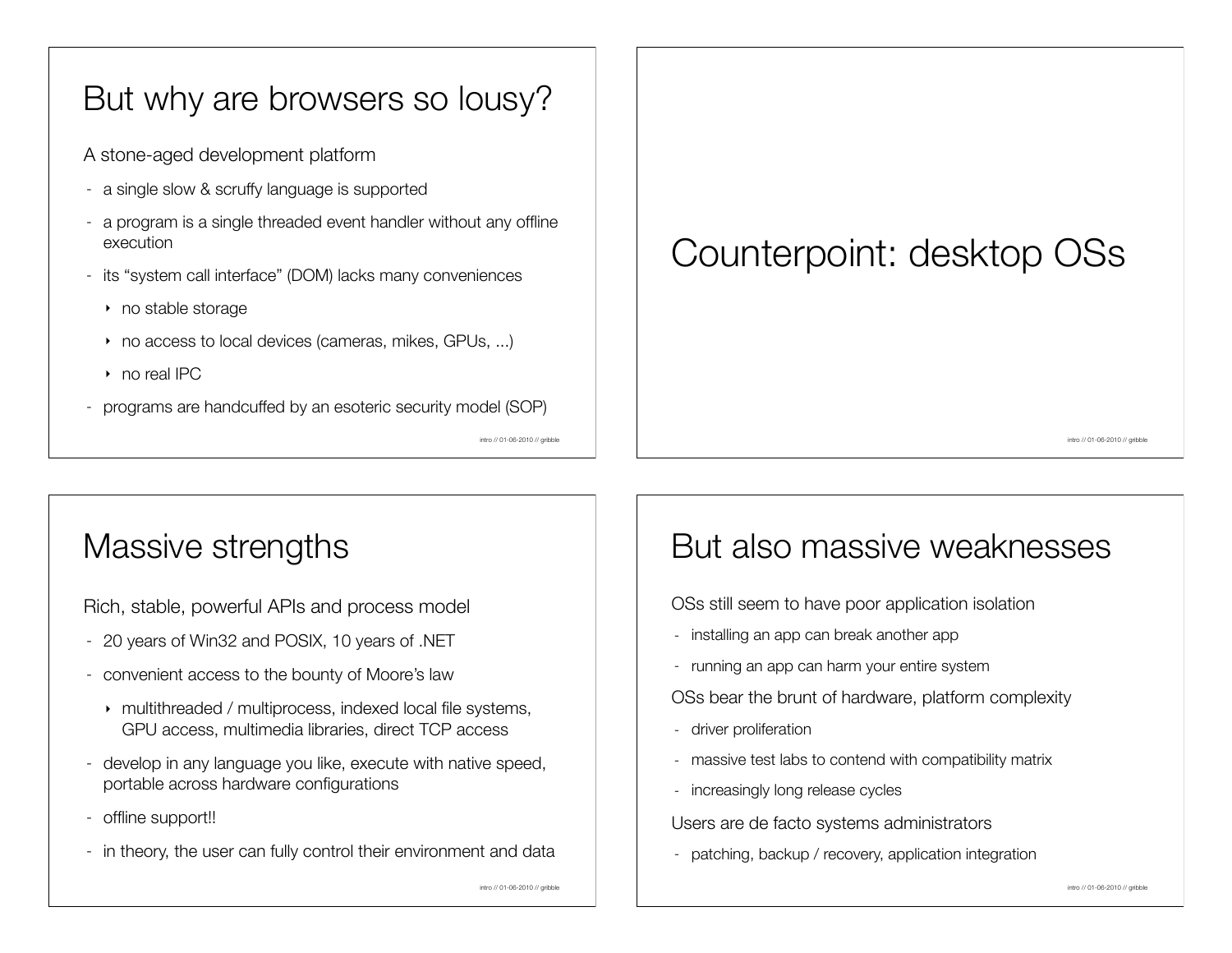# this course

#### intro // 01-06-2010 // gribble

#### Understand browsers

Examine modern browsers and their architecture

- programming abstractions and tools, security model, extensibility model, ...

Look at recent browser developments

- industrial: NaCL, HTML5, multi-process browsers
- research: Tahoma, Gazelle, OP, SubOS, ...

intro // 01-06-2010 // gribble

#### Reconsider the role of browsers

Technological determinism: browsers will continue to adopt more OS-like functions

- let's look at some of the major abstractions that OSs provide, and consider how to think of them in the Web world
	- ‣ file systems and storage
	- ‣ device support and device drivers
	- the "application" abstraction and process model
	- ‣ IPC, RPC
	- ‣ security, trust, privacy
- examine distributed OSs and programming frameworks in comparison

intro // 01-06-2010 // gribble

#### Whither desktop OSs?

We'll consider alternative OS architectures assuming that Web applications dominate

- peek at some historical guesses that fell by the wayside (Java, mobile agents/objects, ...)
- look at some glimmers from industry: ChromeOS, CrunchPad, NaCL/Xax, Palm WebOS, .NET